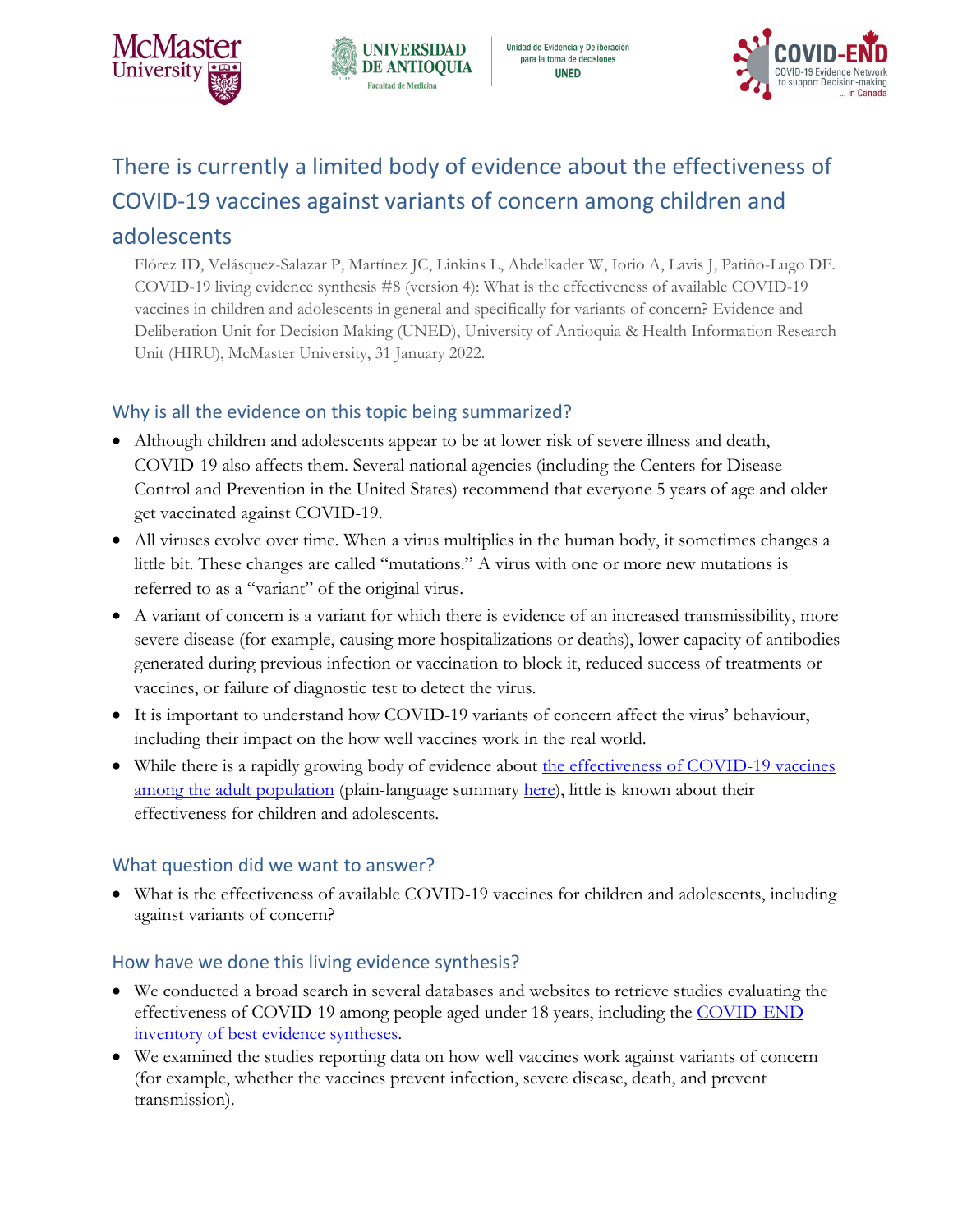• We appraised the quality of the individual studies using standardized tools.

### How up to date is this living evidence synthesis?

• This living evidence synthesis was last updated on 31 January 2022.

## What are the main results of our living evidence synthesis?

- We appraised the full text of 22 studies, 7 of which were deemed eligible for our review.
- At the time of this update, all studies found focused on the Pfizer/BioNTech Comirnaty vaccine. No evidence is available on the effectiveness of other vaccines in a population under 18 years of age.
- We critically appraised the studies and determined the level of certainty of the body of evidence (table 1). We present below (table 2) the key findings.

| <b>High-certainty evidence</b> | <b>Moderate-certainty evidence</b> | <b>Low-certainty evidence</b>   |
|--------------------------------|------------------------------------|---------------------------------|
| Our confidence in the body of  | Our confidence in the body of      | Our confidence in the body of   |
| evidence is high. The studies  | evidence is moderate. The          | evidence is low. There are      |
| were well done with low risk   | studies were done with low to      | aspects of the studies that     |
| of bias. The studies revealed  | moderate risk of bias but          | make us feel the results may    |
| consistent findings.           | revealed only partially            | not be the same in future       |
|                                | consistent findings. We will       | studies (low to serious risk of |
|                                | become more confident if new       | bias with inconsistent          |
|                                | studies have the same findings.    | findings).                      |

#### **Table 1. Levels of certainty based on the best evidence available**

#### **Table 2. Key findings about vaccine effectiveness**

| Vaccine                                    | <b>Findings</b>                   |                                                                                                                                                                                                                                                                                                                                                              |  |
|--------------------------------------------|-----------------------------------|--------------------------------------------------------------------------------------------------------------------------------------------------------------------------------------------------------------------------------------------------------------------------------------------------------------------------------------------------------------|--|
|                                            | Against<br>COVID-19<br>in general | After one dose:<br>• 67% protection from infection (ages 12-15)<br>After two doses:<br>• 91% protection from infection (ages 12-15)                                                                                                                                                                                                                          |  |
| Pfizer/BioNTech<br>Comirnaty<br>[BNT162b2] | Against<br>the Delta<br>variant   | After one dose:<br>• 59% to 76% protection from infection (ages 12-18)<br>After two doses:<br>• $90\%$ to $93\%$ protection from infection (ages 12-18)<br>98% protection from admission to the intensive care unit<br>$\bullet$<br>$\frac{12-18}{2}$<br>91% protection again multisystem inflammatory syndrome in<br>$\bullet$<br>children* (ages $12-18$ ) |  |

\* Multisystem inflammatory syndrome (MIS-C) is a rare but serious condition that occur in children diagnosed with COVID-19. MIS-C can have varied symptoms that affect several organs and systems in the body.

The COVID-19 Evidence Network to support Decision-making (COVID-END) is supported by an investment from the Government of Canada through the Canadian Institutes of Health Research (CIHR). To help Canadian decisionmakers as they respond to unprecedented challenges related to the COVID-19 pandemic, COVID-END in Canada is preparing rapid evidence responses like this one. The opinions, results, and conclusions are those of the evidence